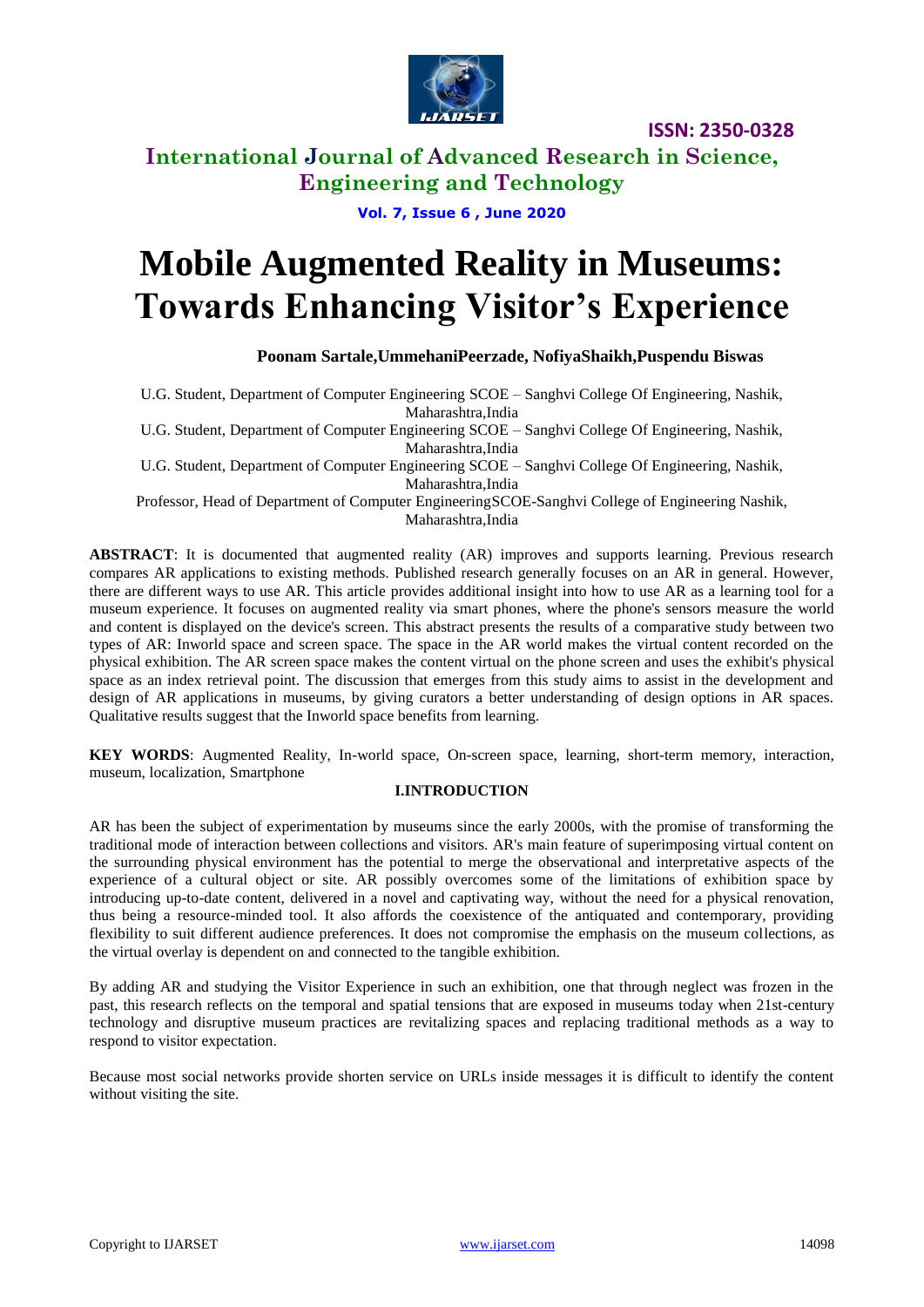

**ISSN: 2350-0328**

### **International Journal of Advanced Research in Science, Engineering and Technology**

#### **Vol. 7, Issue 6 , June 2020**

#### **II. SIGNIFICANCE OF THE SYSTEM**

The Purpose of the system is to overcome some of the limitations of exhibition space by introducing up-to-date content, delivered in a novel and captivating way, without the need for a physical renovation, thus being a resource-minded tool. It also affords the coexistence of the antiquated and contemporary, providing flexibility to suit different audience preferences. It does not compromise the emphasis on the museum collections, as the virtual overlay is dependent on and connected to the tangible exhibition.

#### **III. LITERATURE SURVEY**

#### **Examples of Interactive Exhibits With Augmented Reality**

#### ● **Story of the Forest at National Museum of**

#### **Singapore**

Bringing art and history to life is one of the main objectives of museum conservation. At the National Museum located in Singapore, there is an immersive "History of the Forest" exhibit that transforms 69 images made by the William Farquhar collection of natural history drawings - the museum's most popular collection - into three-dimensional digital animations.

The exhibit features interactive elements designed to appeal to visitors of all ages. The little ones can interact with the animated fauna from Singapore. At the same time, the older visitors can download a mobile application that allows you to "capture" the fauna and flora (Pokemon Go style) of the exhibition and learn from it. More about them in the AR experience.

#### ● **Heroes & Legends, Kennedy Space Center**

The Kennedy Space Center presents the incredible story of NASA's space exploration, from moon landings to spacewalks.It has numerous exhibits of NASA objects. With the addition of Heroes and Legends, visitors are entitled to a combination of virtual and augmented reality presentations with astronauts telling their stories in their own words. With this integrated visual experience, visitors are taken beyond facts and figures to get a real taste of space exploration.

#### ● **Guerilla AR**

Just outside the new PTC World Headquarters in Boston is an interactive exhibit highlighting the history of the neighborhood and the discovery of a wreck that dates back to the 19th century when the building was constructed. Created by Skanska, the open-air museum presents sculptures and an immersive augmented reality experience powered by Vuforia.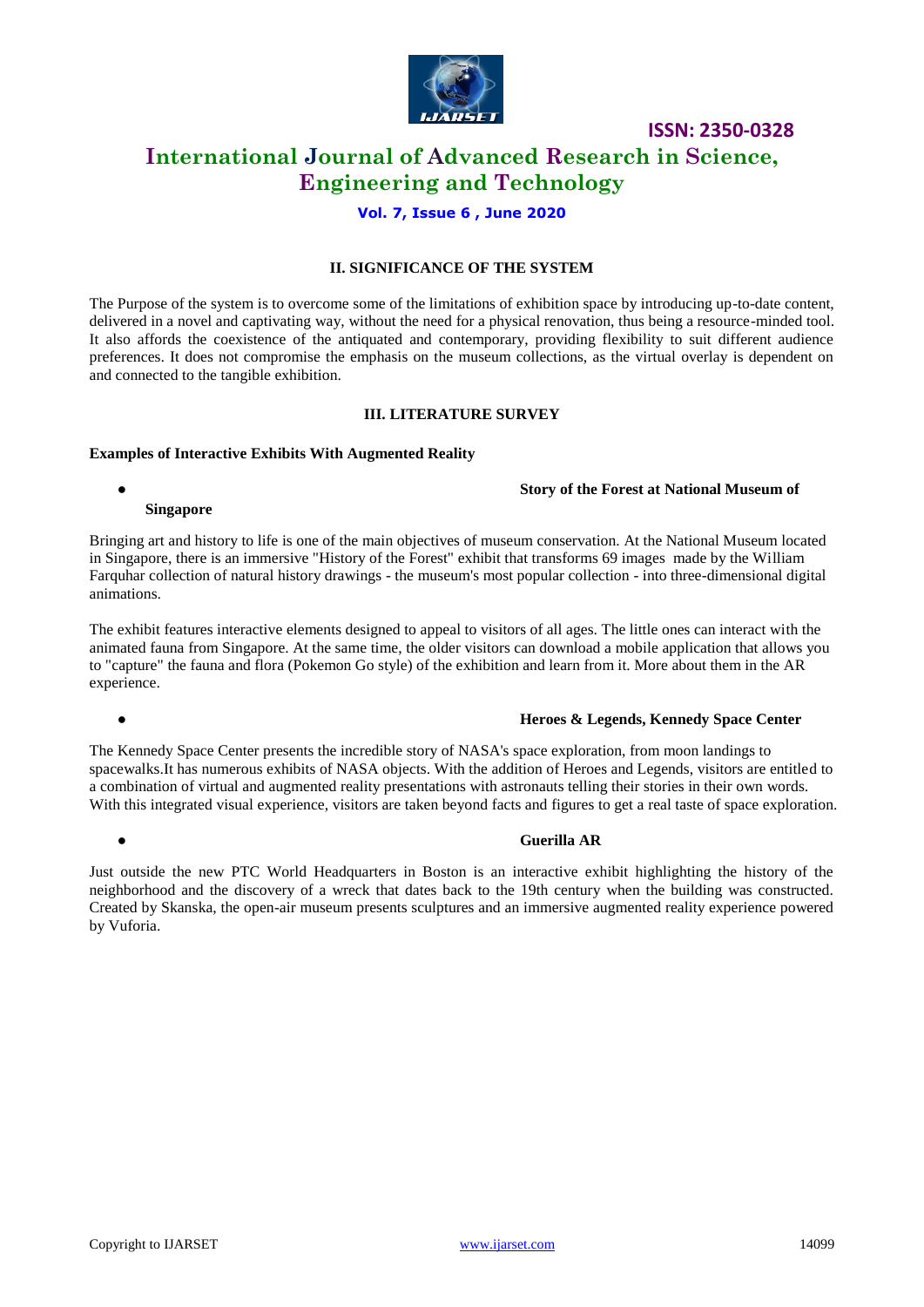

# **International Journal of Advanced Research in Science, Engineering and Technology**

**ISSN: 2350-0328**

**Vol. 7, Issue 6 , June 2020**



Augmented reality technology can tell and enhance essential stories from our past, present, and future. It is also becoming a powerful learning tool with various applications. Museums are using it to improve the way visitors experience art and history, while manufacturers are implementing technology to improve the, improve training and reduce errors. However, these use cases can be distilled to something that is universal: education. AR provides learners with a transparent way to view and absorb information.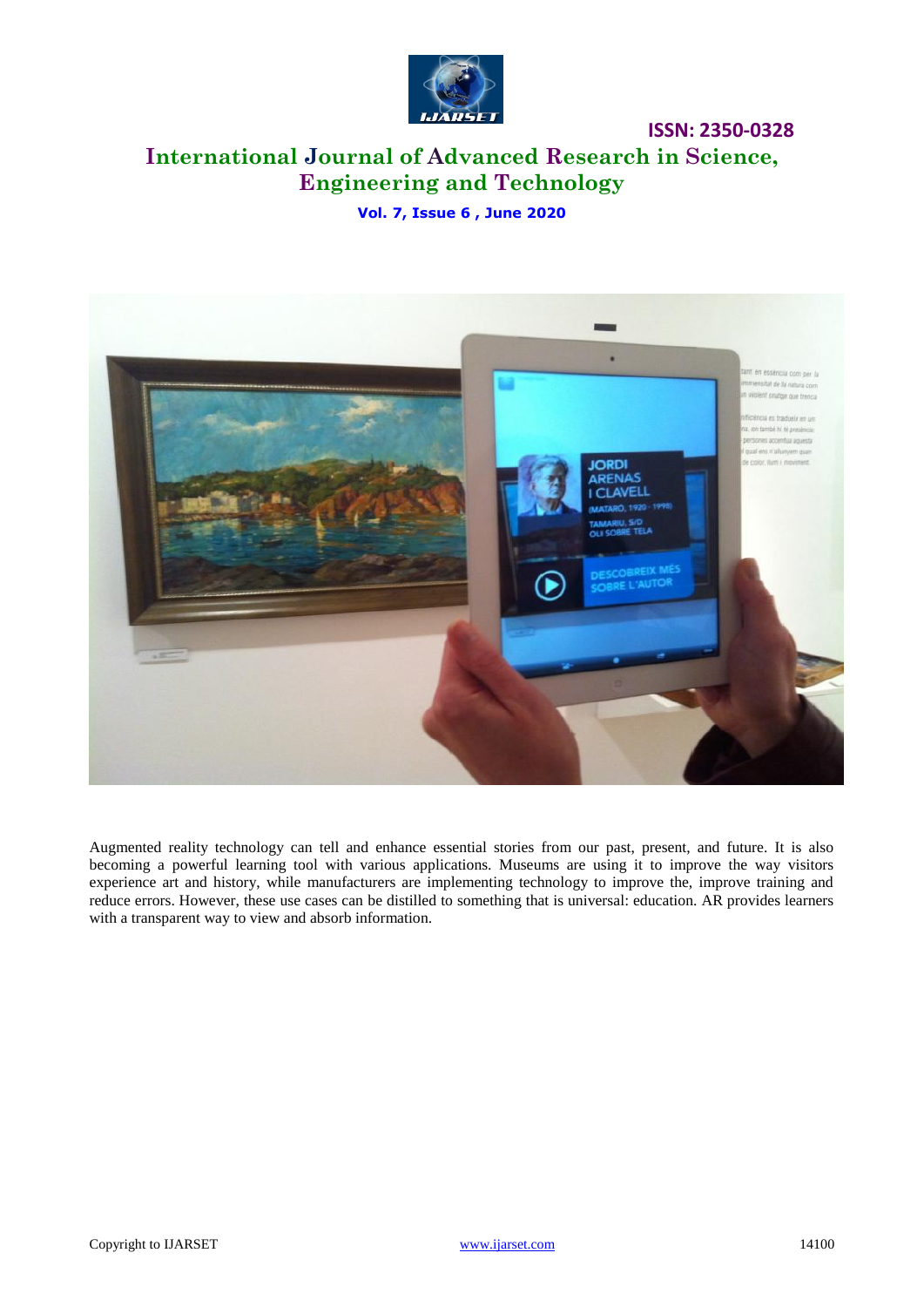

# **International Journal of Advanced Research in Science, Engineering and Technology**

**ISSN: 2350-0328**

#### **Vol. 7, Issue 6 , June 2020**



#### **IV. METHODOLOGY**

#### **Fig2 – Proposed Architecture**

The system uses a client-server architecture, where the mobile application communicates with the Vuforia Cloud. Scanned AR Markers are sent to the cloud as requests, and the corresponding metadata is returned as a response. Fig. Shows the relationship between all the system modules. The mobile application was implemented as an Android app using Java as the primary programming language.

#### **Description**

This component is responsible for controlling the camera viewfinder for scanning quick response codes (ThingMark) and augmented reality (AR) markers, recognizing ThingMark codes, providing appropriate interpretation, sending requests based on the digitized AR markers, sending these requests to the cloud for recognition in order to obtain metadata and display the information interpreted from the metadata as augmented information on the phone screen. Vuforia Cloud Target Recognition System (VCTRS) is an enterprise-class image recognition solution that allows developers to host and manage image targets online. It acts as a recognition system which compares requests from the mobile application with targets saved in the cloud database to find a match, once a match is found, the appropriate metadata related to the target is returned in response to the client.